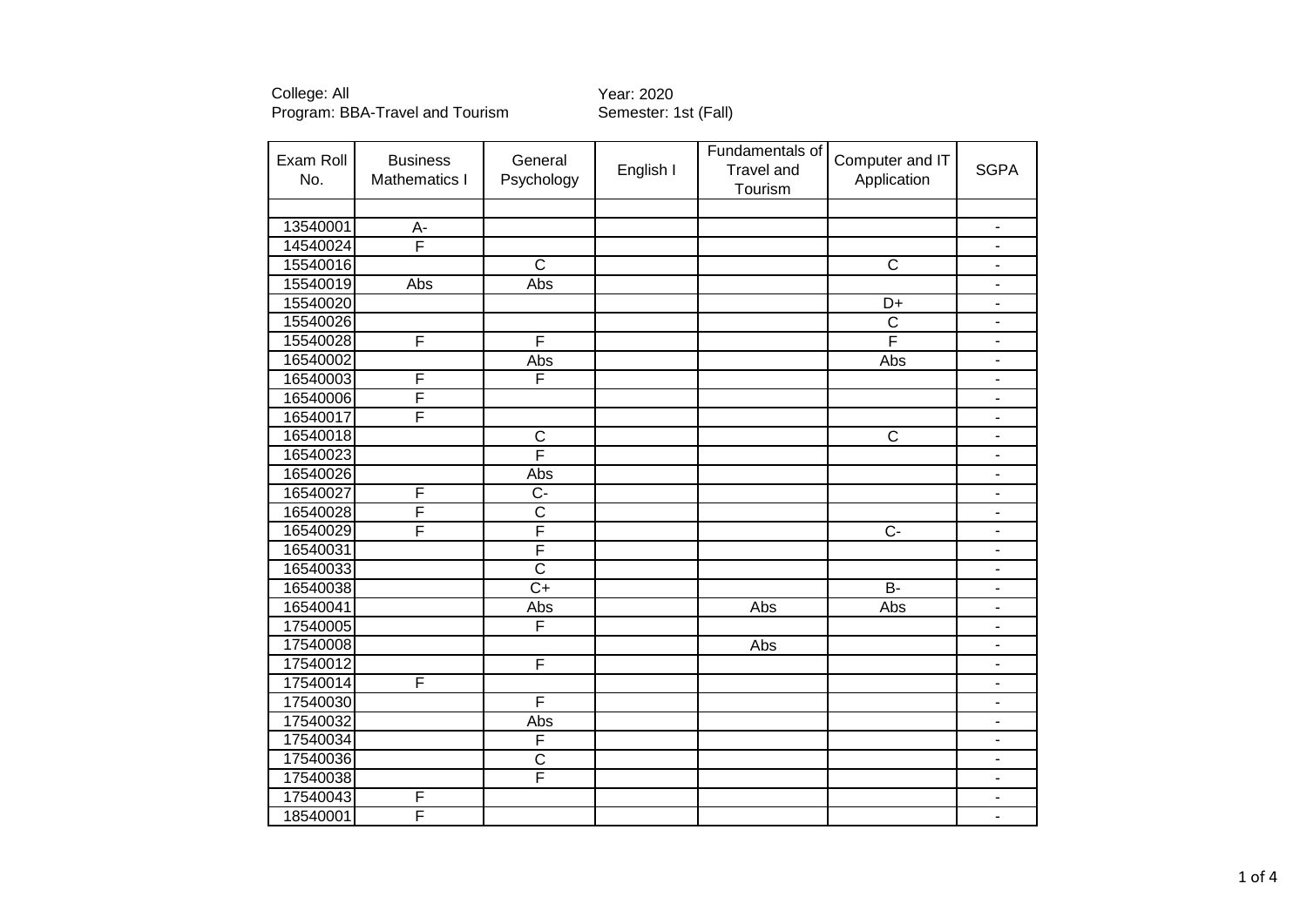College: All Year: 2020 Program: BBA-Travel and Tourism Semester: 1st (Fall)

| Exam Roll<br>No. | <b>Business</b><br>Mathematics I | General<br>Psychology   | English I      | Fundamentals of<br><b>Travel and</b><br>Tourism | Computer and IT<br>Application | <b>SGPA</b>              |
|------------------|----------------------------------|-------------------------|----------------|-------------------------------------------------|--------------------------------|--------------------------|
|                  |                                  |                         |                |                                                 |                                |                          |
| 18540003         | $\overline{\mathsf{F}}$          | $\overline{C}$          |                |                                                 |                                | $\blacksquare$           |
| 18540008         |                                  | F                       |                |                                                 |                                | $\blacksquare$           |
| 18540009         |                                  | $\overline{\mathsf{F}}$ |                |                                                 |                                | $\blacksquare$           |
| 18540015         |                                  | F                       |                |                                                 |                                | $\overline{\phantom{a}}$ |
| 18540017         |                                  | $\overline{C}$          |                |                                                 |                                | $\overline{\phantom{a}}$ |
| 18540020         |                                  |                         |                |                                                 | $\overline{F}$                 | $\blacksquare$           |
| 18540029         |                                  |                         |                |                                                 | F                              | $\blacksquare$           |
| 18540031         | $\overline{C}$                   |                         |                |                                                 |                                | $\blacksquare$           |
| 18540033         |                                  | Abs                     |                |                                                 |                                | ä,                       |
| 18540037         |                                  | <b>NQ</b>               | <b>NQ</b>      | F                                               |                                | $\blacksquare$           |
| 18540040         |                                  |                         |                | F                                               |                                | $\blacksquare$           |
| 18540051         | $C -$                            | $\overline{F}$          |                |                                                 |                                | $\overline{\phantom{a}}$ |
| 18540055         |                                  | Abs                     |                |                                                 |                                | $\blacksquare$           |
| 18540058         |                                  | $\overline{C}$          |                |                                                 |                                | $\blacksquare$           |
| 18540060         |                                  | F                       |                |                                                 |                                | $\overline{\phantom{a}}$ |
| 18540061         |                                  |                         |                | F                                               |                                | $\blacksquare$           |
| 18540062         |                                  | $\overline{B}$          |                |                                                 |                                | $\Box$                   |
| 18540064         |                                  | D+                      |                |                                                 |                                | $\blacksquare$           |
| 19540001         |                                  | $\overline{C}$          |                |                                                 |                                | $\overline{\phantom{0}}$ |
| 19540002         | $\overline{\mathsf{F}}$          |                         |                |                                                 |                                | $\blacksquare$           |
| 19540007         | F                                | $D+$                    |                |                                                 |                                | $\blacksquare$           |
| 19540011         |                                  | Abs                     | $\overline{B}$ |                                                 |                                | $\overline{\phantom{0}}$ |
| 19540013         |                                  |                         |                | F                                               |                                | ä,                       |
| 19540014         |                                  | $B -$                   |                |                                                 |                                | $\blacksquare$           |
| 19540018         |                                  | $\overline{C}$          |                |                                                 |                                | $\blacksquare$           |
| 19540019         |                                  |                         | <b>NQ</b>      |                                                 | <b>NQ</b>                      | $\overline{\phantom{a}}$ |
| 19540026         | $\mathsf F$                      | Abs                     |                |                                                 |                                | $\blacksquare$           |
| 19540029         |                                  | $\overline{\mathsf{F}}$ |                |                                                 | $\overline{C+}$                | $\blacksquare$           |
| 19540030         |                                  |                         | Abs            | Abs                                             |                                | $\blacksquare$           |
| 19540031         |                                  |                         | Abs            | Abs                                             | Abs                            | $\blacksquare$           |
| 19540034         |                                  | Abs                     |                |                                                 |                                | $\blacksquare$           |
| 19540035         |                                  |                         |                | F                                               |                                | $\overline{\phantom{a}}$ |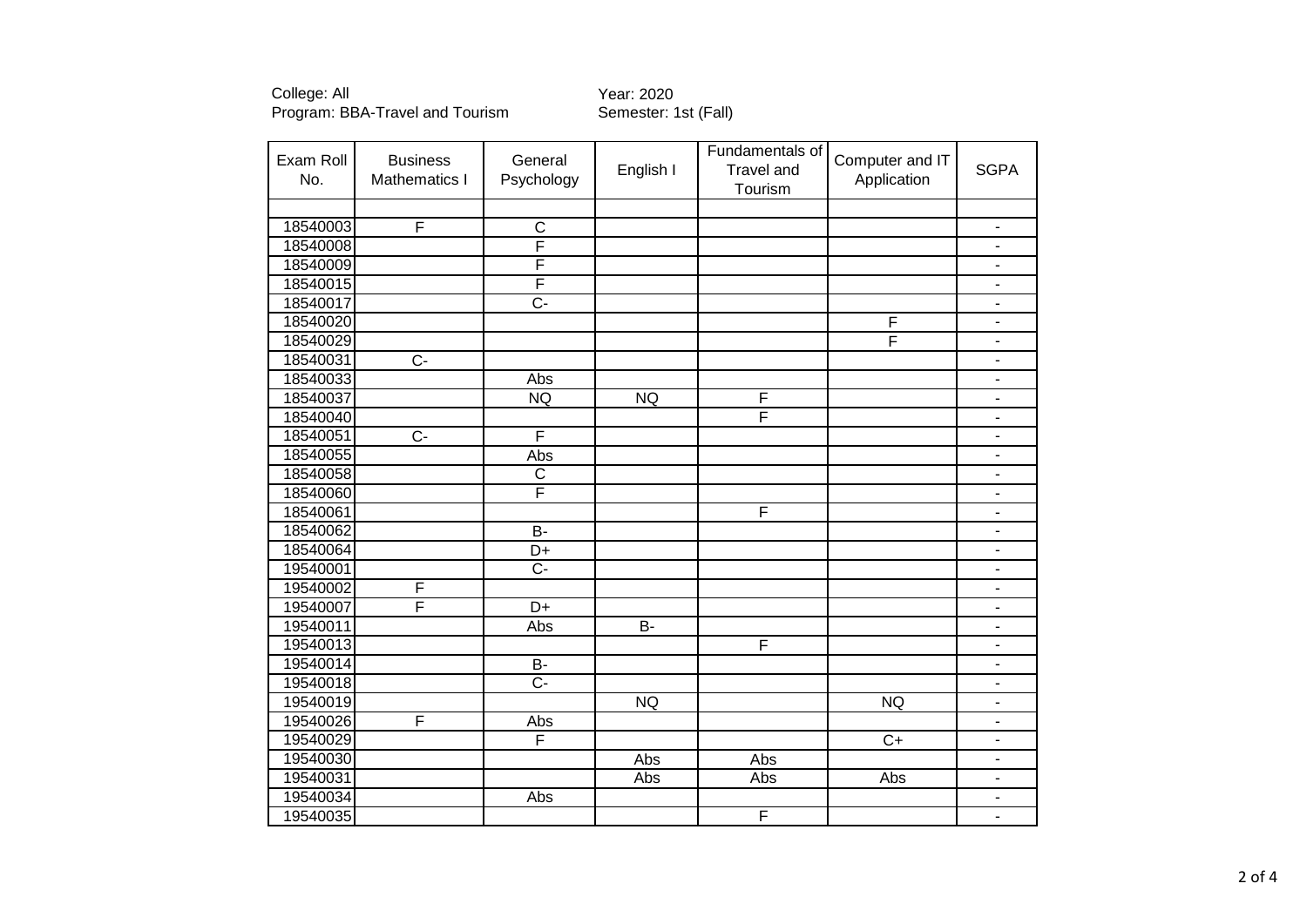College: All Year: 2020 Program: BBA-Travel and Tourism Semester: 1st (Fall)

| Exam Roll<br>No. | <b>Business</b><br>Mathematics I | General<br>Psychology   | English I               | Fundamentals of<br><b>Travel and</b><br>Tourism | Computer and IT<br>Application | <b>SGPA</b>                  |
|------------------|----------------------------------|-------------------------|-------------------------|-------------------------------------------------|--------------------------------|------------------------------|
|                  |                                  |                         |                         |                                                 |                                |                              |
| 19540038         | F                                | Abs                     |                         |                                                 |                                | $\blacksquare$               |
| 19540039         | Abs                              | F                       |                         |                                                 |                                | $\blacksquare$               |
| 19540041         | F                                |                         |                         |                                                 |                                | $\blacksquare$               |
| 19540042         |                                  | $\mathsf C$             |                         |                                                 | F                              | $\overline{\phantom{a}}$     |
| 19540046         | $\overline{C}$                   | $\overline{C}$          |                         |                                                 |                                | $\overline{\phantom{a}}$     |
| 19540053         |                                  | Abs                     |                         |                                                 | F                              | $\blacksquare$               |
| 19540054         | $B -$                            | F                       |                         |                                                 |                                | $\blacksquare$               |
| 19540064         |                                  |                         |                         | $\overline{\text{c}}$                           |                                | $\overline{\phantom{a}}$     |
| 19540066         | F                                |                         |                         |                                                 |                                | $\overline{\phantom{a}}$     |
| 19540068         | F                                |                         |                         | $\overline{\text{c}}$                           |                                | $\blacksquare$               |
| 19540069         |                                  |                         |                         | F                                               |                                | $\blacksquare$               |
| 19540073         | $\overline{F}$                   | $\overline{F}$          |                         | $C+$                                            |                                | $\overline{\phantom{a}}$     |
| 19540074         |                                  |                         |                         | F                                               | $C -$                          | $\blacksquare$               |
| 19540075         |                                  |                         | Abs                     |                                                 |                                | $\qquad \qquad \blacksquare$ |
| 19540075         | F                                |                         |                         | F                                               | $\mathsf{C}$                   | $\blacksquare$               |
| 19540076         |                                  |                         |                         | $\overline{\text{c}}$                           | F                              | $\blacksquare$               |
| 19540077         | Abs                              |                         |                         |                                                 |                                | $\blacksquare$               |
| 20540001         | Abs                              | Abs                     | Abs                     | Abs                                             | Abs                            | $\blacksquare$               |
| 20540002         | B-                               | $\overline{B}$          | <b>B-</b>               | $\overline{B}$                                  | $\overline{A}$                 | 3.02                         |
| 20540003         | F                                | Abs                     | $\overline{\mathsf{F}}$ | F                                               | Abs                            |                              |
| 20540004         | F                                | F                       | F                       | $\overline{\text{c}}$                           | F                              | $\overline{a}$               |
| 20540005         | F                                | $\overline{F}$          | $\overline{\text{c}}$   | $C+$                                            | $C+$                           | $\overline{a}$               |
| 20540007         | F                                | $\overline{\mathsf{F}}$ | $\overline{\text{c}}$   | F                                               | F                              |                              |
| 20540008         | $\overline{\text{c}}$            | $\overline{C+}$         | $\overline{\text{c}}$   | A-                                              | $B+$                           | 2.66                         |
| 20540009         | F                                | F                       | $\overline{\text{c}}$   | $\overline{C}$                                  | $\overline{C}$                 | $\qquad \qquad \blacksquare$ |
| 20540010         | F                                | $\overline{\text{c}}$   | $\overline{B}$          | <b>NQ</b>                                       | $\overline{\text{c}}$          | $\blacksquare$               |
| 20540011         | B                                | B                       | B                       | B-                                              | A                              | 3.14                         |
| 20540012         | Abs                              | $\overline{\text{c}}$   | F                       | $\overline{\text{c}}$                           | $\overline{\text{c}}$          | $\blacksquare$               |
| 20540013         | Abs                              | <b>NQ</b>               | $\overline{C}$          | Abs                                             | Abs                            | $\blacksquare$               |
| 20540014         | F                                | F                       | $B -$                   | $\sf B$                                         | <b>B-</b>                      | $\blacksquare$               |
| 20540015         | A                                | A                       | A-                      | A                                               | A                              | 3.94                         |
| 20540016         | F                                | $\overline{C}$ -        | $\overline{B}$          | $\overline{\text{c}}$                           | $C+$                           | $\overline{\phantom{a}}$     |